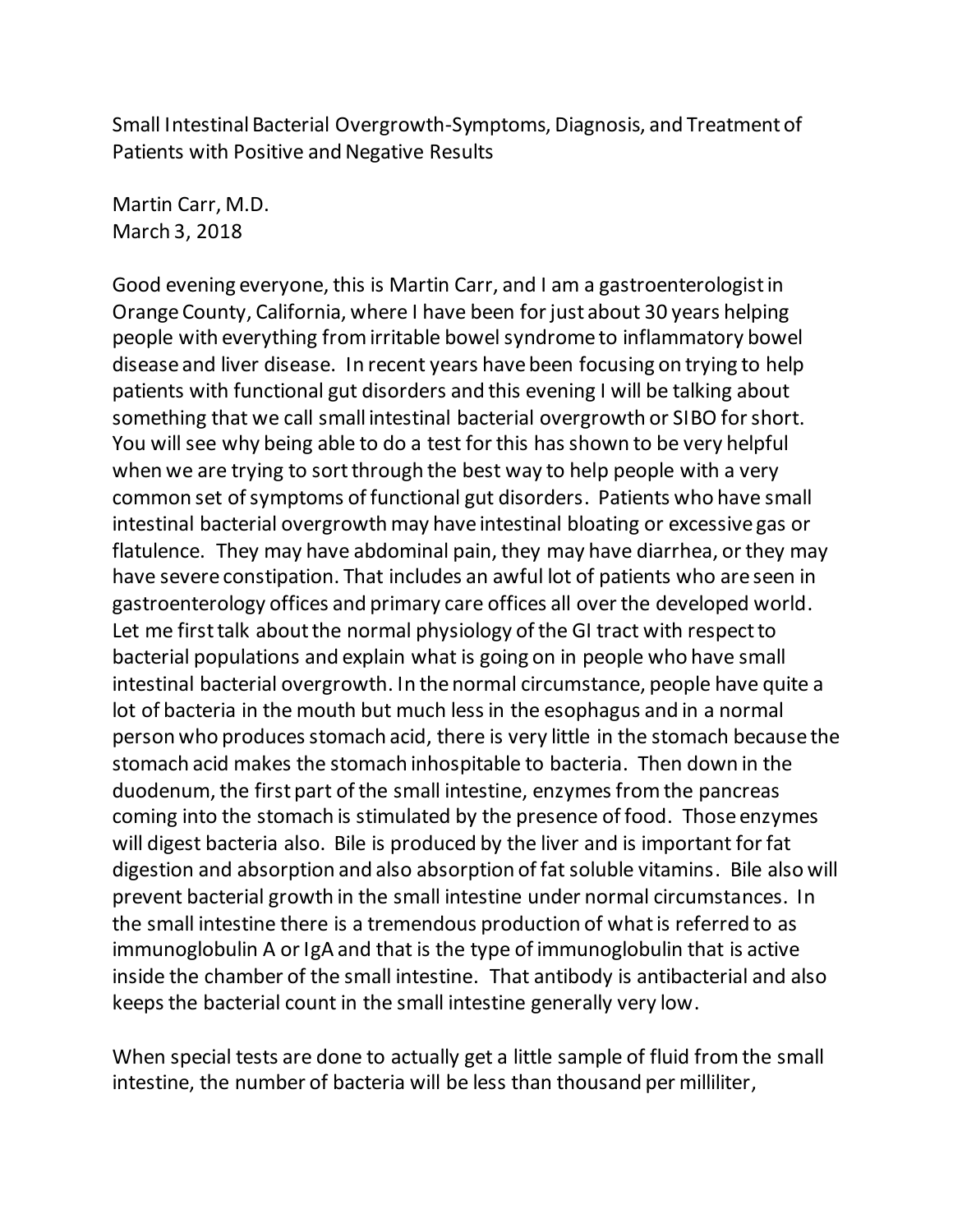whereas in the normal colon it will be more than one billion per milliliter. So why does this is become deranged and why do some people have small intestinal bacterial overgrowth? Many of the people have it because of small intestinal motility issues. People with irritable bowel syndrome can have abnormalities in the normal sweeping motions of the small intestine that clear the small intestine out while we sleep, and as a result they can gradually get increase in bacterial counts. They also may have subtle immunologic abnormalities in the gut that can allow bacteria to grow.

There are many other groups of patients who can have small intestinal bacterial overgrowth. For example, people who have chronic pancreatitis and don't produce enough pancreatic enzymes will not have those enzymes fighting off the bacterial growth in the small intestine. People with cirrhosis of the liver don't make as much bile and therefore can get small intestinal bacterial overgrowth. People with diabetes have neuropathy of the gut and also if the diabetes is not controlled well, will have more glucose in the liquid inside the intestine that can foster bacterial overgrowth. Another example of a disease that can lead to SIBO is scleroderma, which affects the muscles of the small intestine as well as other parts of the body including skin and lungs. When it affects the small intestine, it can cause a quite severe motility problem and result in very severe small intestinal bacterial overgrowth.

So what happens when the bacteria overgrow? Well, it varies. In the mildest cases these individuals are having competition between the bacteria in the upper small intestine and their own intestines and digestive system, and there is production of extra hydrogen, methane, sometimes other gases. These people may just have annoying symptoms of bloating or gas, looser stools after meals. But in more severe forms of small intestinal bacterial overgrowth, the growth and the numbers of bacteria can be some can become so excessive that the bacteria will be changing the nature of the bile and thereby preventing fats frombeing absorbed. The bacteria can also compete for intake of vitamin B12, one of the essential B vitamins that is important for our nerves and brain and making blood cells. The bacteria can also disrupt carbohydrate digestion and lead to production of short-chain fatty acids. The bacteria can also have an inflammatory effect and actually cause some damage to the lining of the small bowel and make it difficult to absorb short-chain peptides and amino acids. So in the most severe cases there is malabsorption of fat, poor digestion of carbohydrates and protein.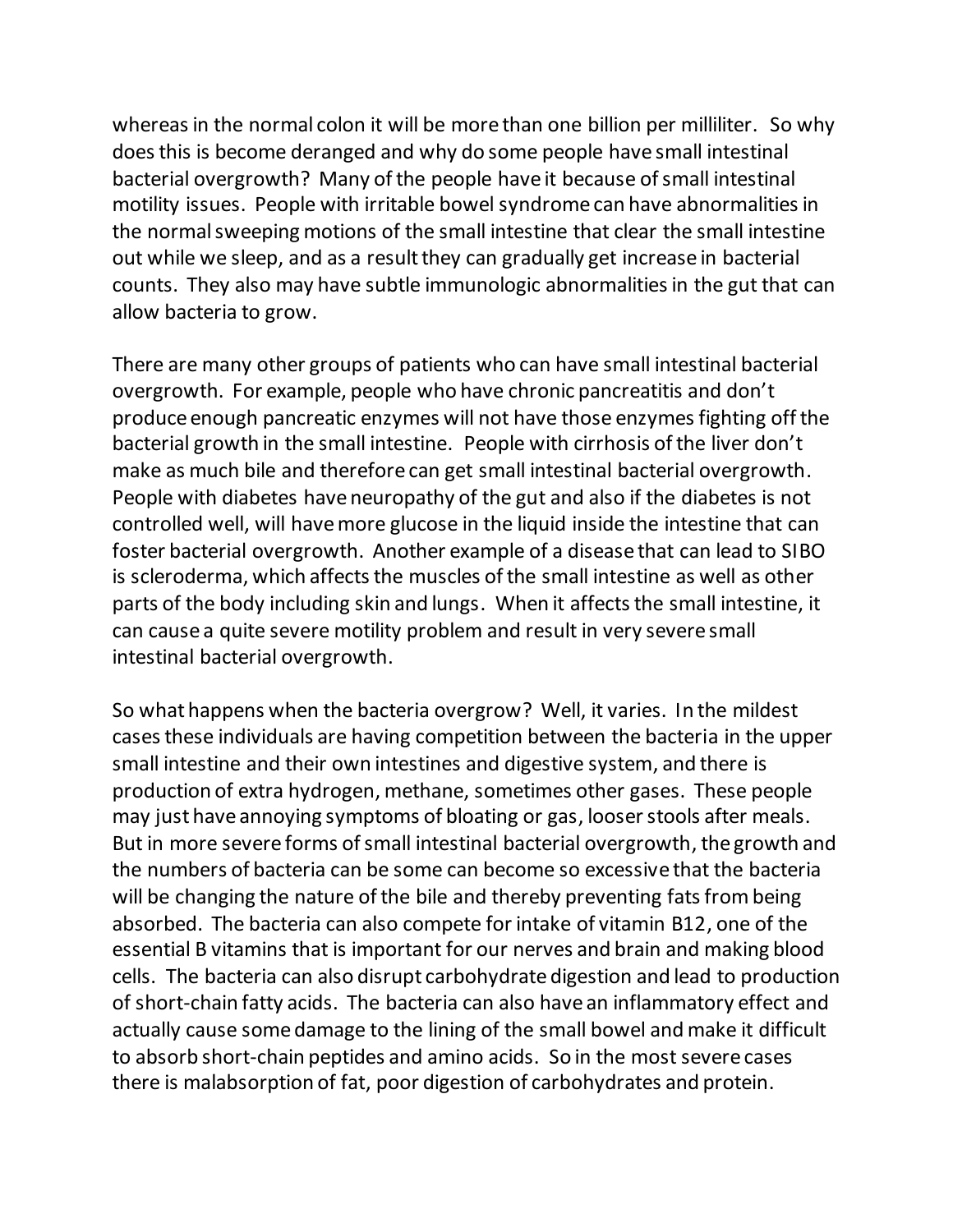Vitamin B12 deficiency, thiamine deficiency, niacin deficiency and iron deficiency as well as deficiency of fat soluble vitamins, for example vitamin D, can occur. These people can develop significant weight loss and can be quite ill, not just experiencing some unpleasant excessive gas or bloating or looser stools.

There is a very important test available to diagnose small intestinal bacterial overgrowth. Fortunately, we don't have to slip a tube through the nose, down into the stomach and intestines and aspirate liquid in a careful fashion, to make this diagnosis. Instead, we can do something called a lactulose breath test. At the medical center I work at in Fullerton, California, we have recently been able to start doing this test because a grateful patient donor paid for us to get the Quintron BreathTracker and associated supplies and materials and a laptop to be able to provide this test. In this test the patient has to avoid eating sugars and carbohydrates and have a very restricted diet of rice and chicken the night before the test and then fast after midnight. At our institution they come in at about noontime, having had water that morning but no food, and then will be given a cup of water that has 10 g of lactulose, which is a sugar that we humans cannot digest or absorb. But bacteria can easily metabolize lactulose and they turn it into hydrogen, and if there are methane-producing bacteria present also, that hydrogen will be turned into methane. Now, this will happen with anyone in 3 hours or more after the lactulose would get all the way through the small intestine into the colon, but in people with small intestinal bacterial overgrowth, they will start having metabolism of the lactulose and production of hydrogen or methane within 90 minutes of taking that lactulose dose. So in the test the patient is breathing through a little tube that has a bag keeping some air in a reservoir for a moment as we use a syringe to take a sample and every 15 minutes we do another reading. Usually the patient is there for about 2 hours doing the test and then we have the results. We know if they have small intestinal bacterial overgrowth or not.

The next step is then to treat it. For people who have just a hydrogen overproduction there is an antibiotic called rifaximin or brand name in the United States XIFAXAN and that can be given 550 mg 3 times a day for 2 weeks with a fairly good eradication, I should say reduction of the bacteria not eradication. Then typically anywhere from 2 to 4 to 6 months the problem will typically come back, although in a moment I will talk about some things that can be done to make that less likely. Now if methane is what is being overproduced by small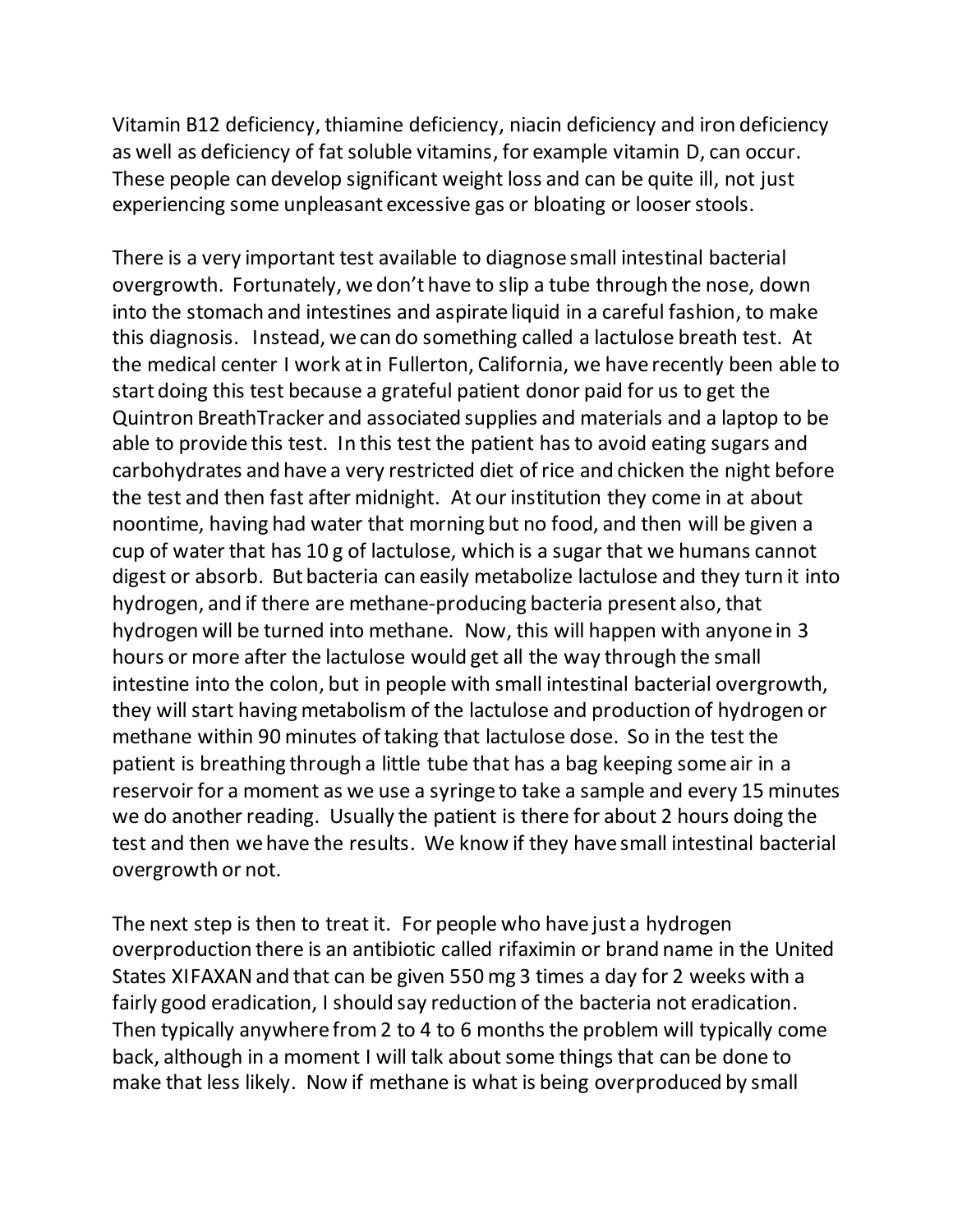intestinal bacterial overgrowth, it's necessary for both Xifaxan or rifaximin and also another antibiotic, usually neomycin 500 mg, twice a day for 2 weeks along with the Xifaxan to reduce that combination of bacteria that are producing the methane. Typically the methane spike patients have abdominal discomfort, bloating, but also constipation.

A very interesting paper from 2014 talked about another way of treating small intestinal bacterial overgrowth and that is with herbal therapy. The title of this paper was Herbal therapy is equivalent to rifaximin for treatment of small intestinal bacterial overgrowth and the first author was Victor Chedid, M.D. and this was published in May, 2014. This was based on treatment of patients at Johns Hopkins in Baltimore. In this study, patients over a 4 year period were able to choose either the standard treatment with rifaximin 400 mg 3 times a day for 4 weeks, not 2 weeks, or a mixture of 4 different herbal preparations of which they would take 2 capsules each twice a day. That 30 day supply costs about \$120 (much less than Xifaxan for some patients). The results were quite impressive. The patients receiving herbal therapy had a negative lactulose breath test, that is they converted from positive lactulose breath test to negative test or normal 46% of the time after the 4 weeks of treatment, whereas patients who got the 4 weeks of rifaximin only had 34% negative lactulose breath tests, although that was not statistically significantly different. Then the rifaximin failures were treated further. Fourteen of them were given that same herbal therapy and 57% of those rifaximin failures could then be converted to a negative lactulose breath test with the herbal treatment. Ten patients were given a quite powerful triple antibiotic treatment for 4 weeks--they also converted to negative breath test 60% of the time but had lots of side effects. Even just the rifaximin in this study give adverse effects 9% of the time. In one case a patient developed C. difficile colitis, a quite serious condition that requires special treatment on its own and causes severe diarrhea. Two other non-C. difficile diarrhea cases occurred. Whereas in the patients getting herbal treatment there was only 1 case of diarrhea and it was not C. difficile.

The group at Johns Hopkins felt that this herbal therapy is a definite alternative to the rifaximin and might have the advantage of not affecting the gut flora as much and putting people at risk of C. difficile colitis. What about people who do not have success with the antibiotic or herbal treatment or any other treatments? There is one other treatment that is available, which is to use what is called an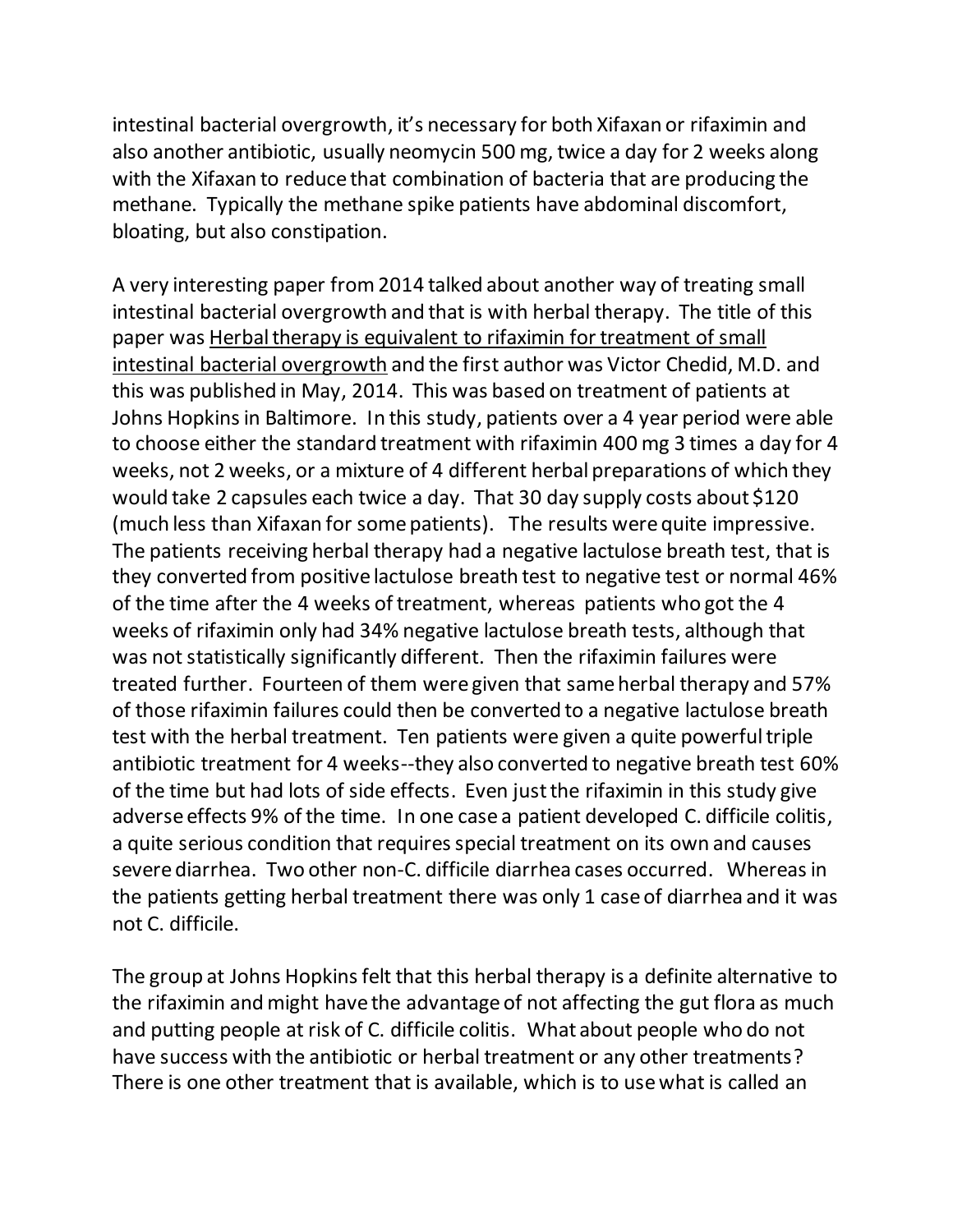elemental diet. This is a mostly liquid diet that is composed of a digested set of nutrients, very small carbohydrate molecules, partly broken-down proteins and triglycerides and easy-to-digest other fat-related sources of nutrition and vitamins that doesn't necessarily taste all that good unless there is some care taken to flavor it. It means being on a liquid diet for a month or more. There is a good conversion rate to negative breath test or resolution of the bacterial overgrowth in people who have an elemental diet, but you cannot live on an elemental diet forever.

What other things can be done to keep small intestinal bacterial overgrowth from coming back? Again, there does not seem to be a perfect cure. One of the options potentially is for people to be on a low FODMAP diet. I've referred to low FODMAP diets, which were first popularized by the group at Monash University in Melbourne, Australia, and there is further information about that elsewhere on my website MartinCarrMD.com. That is basically a diet that eliminates some of the types of small molecules, mostly carbohydrate-related, that can be difficult for people to digest and could potentially cause bacterial overgrowth. Although it is still controversial whether low FODMAP diets could be a primary treatment for small intestinal bacterial overgrowth, in my experience with patients who reduce their sugar and carbohydrate dietary intake after being treated for small intestinal bacterial overgrowth, it does seem to help to slow the return of that problem.

There is another approach that has been used at a number of institutions. Itwas first developed as a concept at Cedars-Sinai Medical Center under the direction of Mark Pimentel and his GI motility group there, and that is to use a very small dose of erythromycin, about 75 mg, at bedtime. Erythromycin is an antibiotic that years ago was popular for use treating strep throat but not really any other kind of infection. It has a very narrow bacterial spectrum and really does not affect the GI tract flora much at all. So it is actually safe to use for its other purpose, which is as a motility drug. Erythromycin stimulates the motilin receptors in the gut and so people who have irritable bowel syndrome or scleroderma or have diabetes and gut neuropathy might have improvement in that overnight small intestinal pattern of sweeping contractility that keeps the small bowel clear by taking a small dose of erythromycin at bedtime.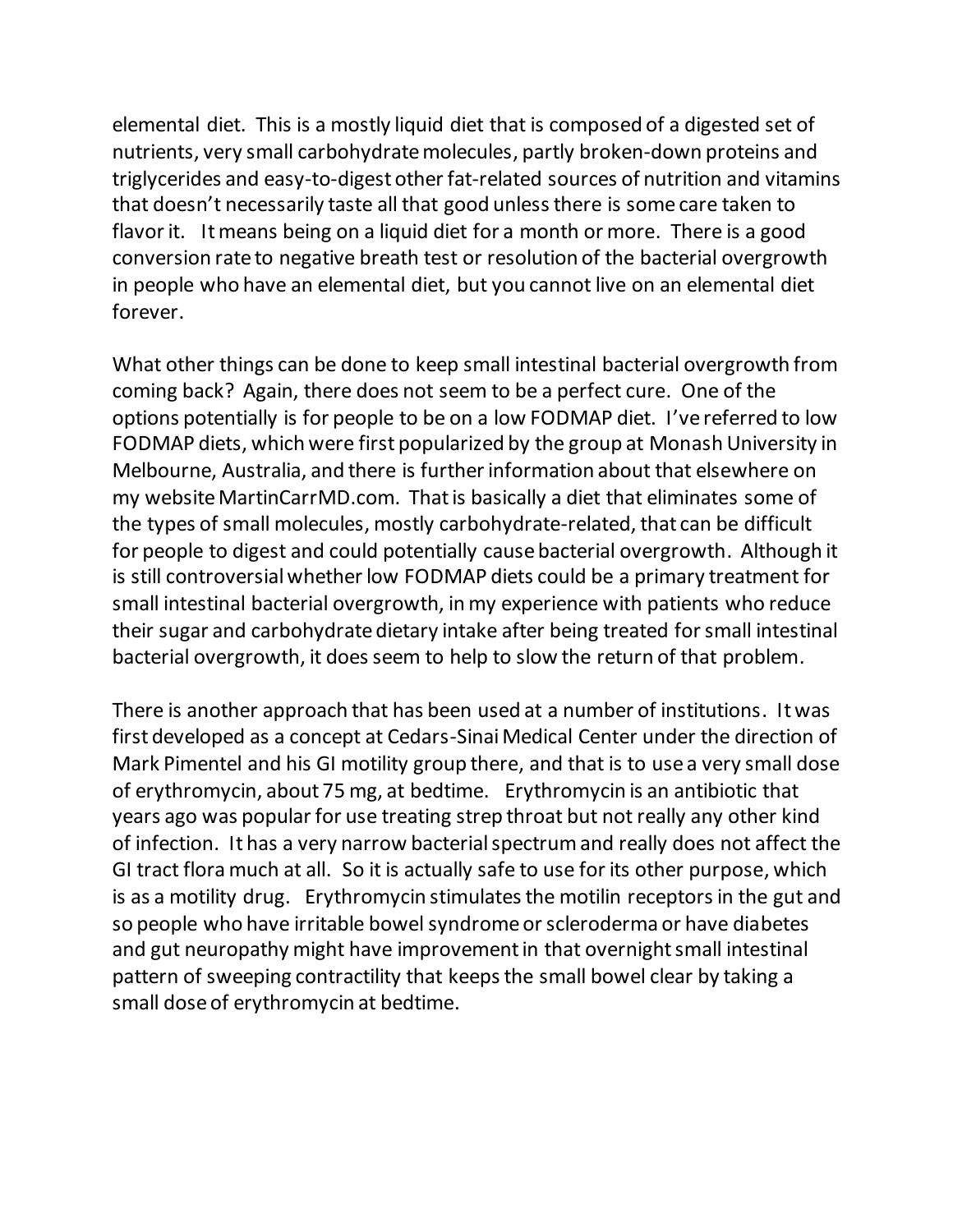It's also been said that eating many small meals and snacks throughout the day might be a factor in contributing to small intestinal bacterial overgrowth in some people. Dr. Pimentel, on his Twitter feed, has mentioned that he thinks that patients with SIBO should learn to eat only 3 meals a day and give periods of fasting in between those meals to allow the small intestine to go through its cleanout period when contractile waves wipe everything down toward the colon, and that that may be helpful as well. Whether there is a possibility of ongoing herbal treatments has not been studied or reported yet but that is possible. There are some patients with SIBO who have to have recurrent antibiotic treatment and may have to take the rifaximin multiple times per year. Other antibiotics are sometimes used if the rifaximin is not successful, but again, it is not clear whether repeated long-term antibiotic treatment would definitely be safe over many, many years.

What about people who have the lactulose breath test and are negative, what do we do with them? We just talked about what to do with people who are abnormal for that lactulose breath test, who have an early hydrogen or methane peak, but what about many patients, at least half of irritable bowel syndrome patients, who are negative when they have a lactulose breath test? For those patients there are many other things to do. Elsewhere on my podcast series and on my website we discussed the IBS Simpler Solutions handout which helps the patient figure out their dietary triggers. This is distinct fromand a first step before actually going through a somewhat more complex low FODMAP diet. A low FODMAP diet can definitely be helpful in people figuring out what is causing their IBS symptoms.

People who have bloating or flatulence or abdominal pain or loose stools after meals and have had a workup that shows that there is not some other cause but that it really does seem to be from functional gut disease or irritable bowel syndrome can benefit from use of peppermint products and use of ginger and use of fennel or combinations of any 2 or 3 of those. Medications by prescription called dicyclomine or hyoscyamine can relieve cramping, although dry mouth can be a side effect of those medications. Then there are neuromodulators including the medication amitriptyline and related tricyclic medications. Another neuromodulator for IBS symptoms is mirtazapine. Also important to mention is stress reduction therapy, for example, mindfulness-based stress reduction, which is a well-established effective 8 week course based on the very important work in